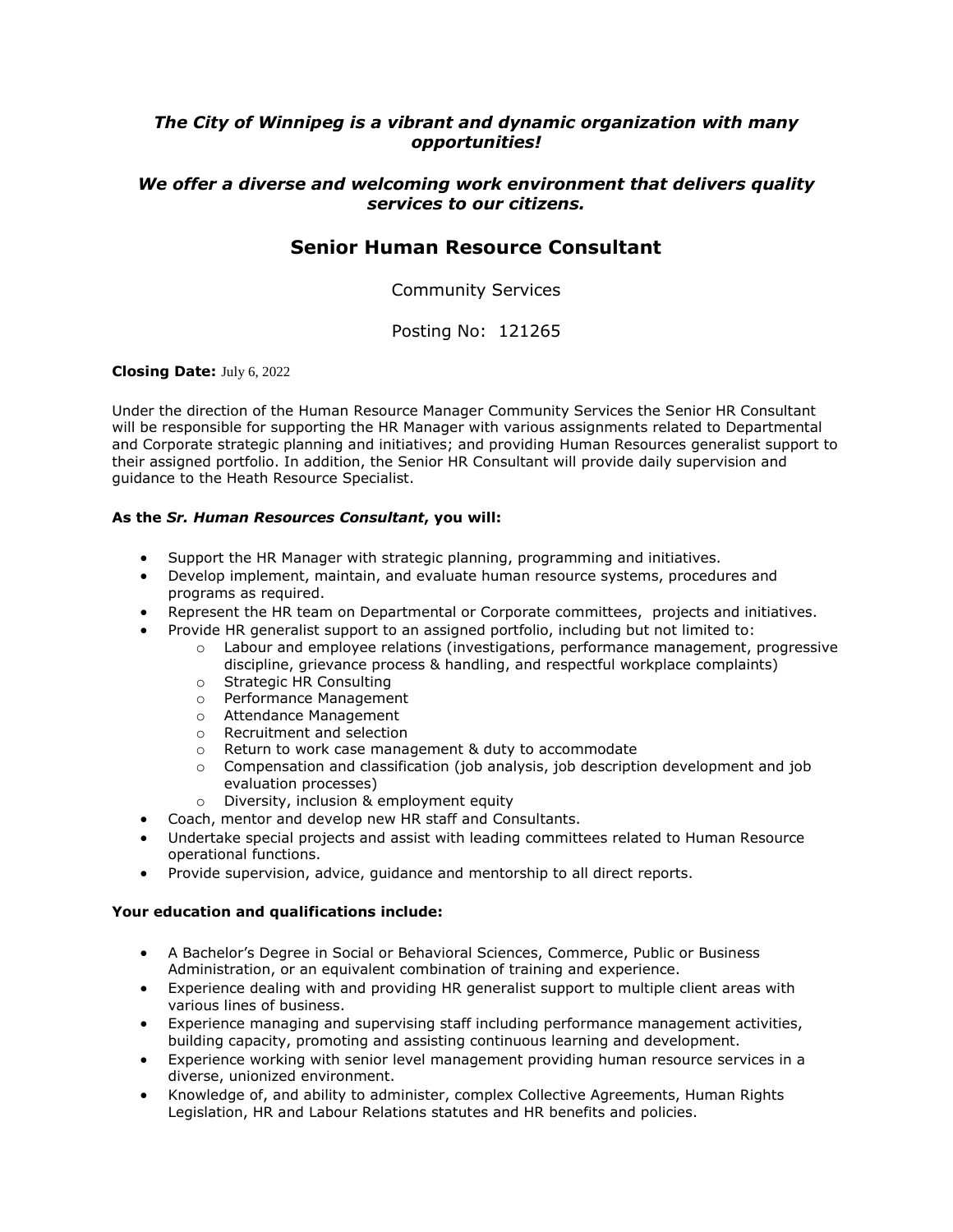- Knowledge of Corporate HR programs and internal processes and systems.
- Experience delivering HR solutions through the design and application of processes and technology.
- Experience with defining and using the relevant and competitive HR metrics.
- Ability to consult, mediate, negotiate and work with a variety of teams/groups, i.e. Senior Management, Unions/Associations.
- Ability to communicate effectively, both verbally and in writing, at all levels of the organization.
- Excellent research, investigation, and sound / thorough analysis skills.
- Experience and proficiency using a large HRIS (e.g. PeopleSoft), Microsoft Office Suite products, and other software applications.

#### **Conditions of employment:**

- The successful applicant must maintain legal eligibility to work in Canada. If the successful applicant possesses a work permit, it is their responsibility to ensure the permit remains valid.
- A Police Information Check (Vulnerable Sector) Satisfactory to the employer will be required from the applicant(s) or successful candidates(s), at their expense. To obtain a Police Information Check please visit www.winnipeg.ca/police.
- The successful candidate will be required to have and maintain a valid Manitoba Class 5 Driver's License.
- The successful applicant will be required to provide a vehicle for transportation while on City business, subject to the terms and conditions of the City's Transportation Policy.
- Prior to commencement of employment, the successful applicant will be required to provide proof of COVID-19 vaccination by providing a Government of Manitoba issued QR code and photo identification or providing proof of an exemption from the COVID-19 vaccination approved by the Government of Manitoba.

### **CORE COMPETENCIES FOR ALL EMPLOYEES OF THE CITY OF WINNIPEG:**

- Citizen & Customer Focus
- Respecting Diversity
- Ethics and Values
- Integrity and Trust
- Results Oriented

**APPLY ONLINE**, including all documentation listed below:

- 1. Current resume (**Required**).
- 2. Cover Letter
- 3. Applications submitted without REQUIRED documentation will not be considered.

# **\*Your application documents must clearly indicate how you meet the qualifications of the position.\***

Online applications can be submitted in PeopleSoft through the Careers tile on the Employee Self Service homepage. The City of Winnipeg uses the [Korn Ferry Architect Competency Model](http://citynet/hrintra/wkforce/CompetencyModelDevelopment/competencies.stm) as part of the recruitment process.

The salary range for this position is \$2,924.51 - \$3,928.21 bi-weekly, as per the WAPSO salary schedule.